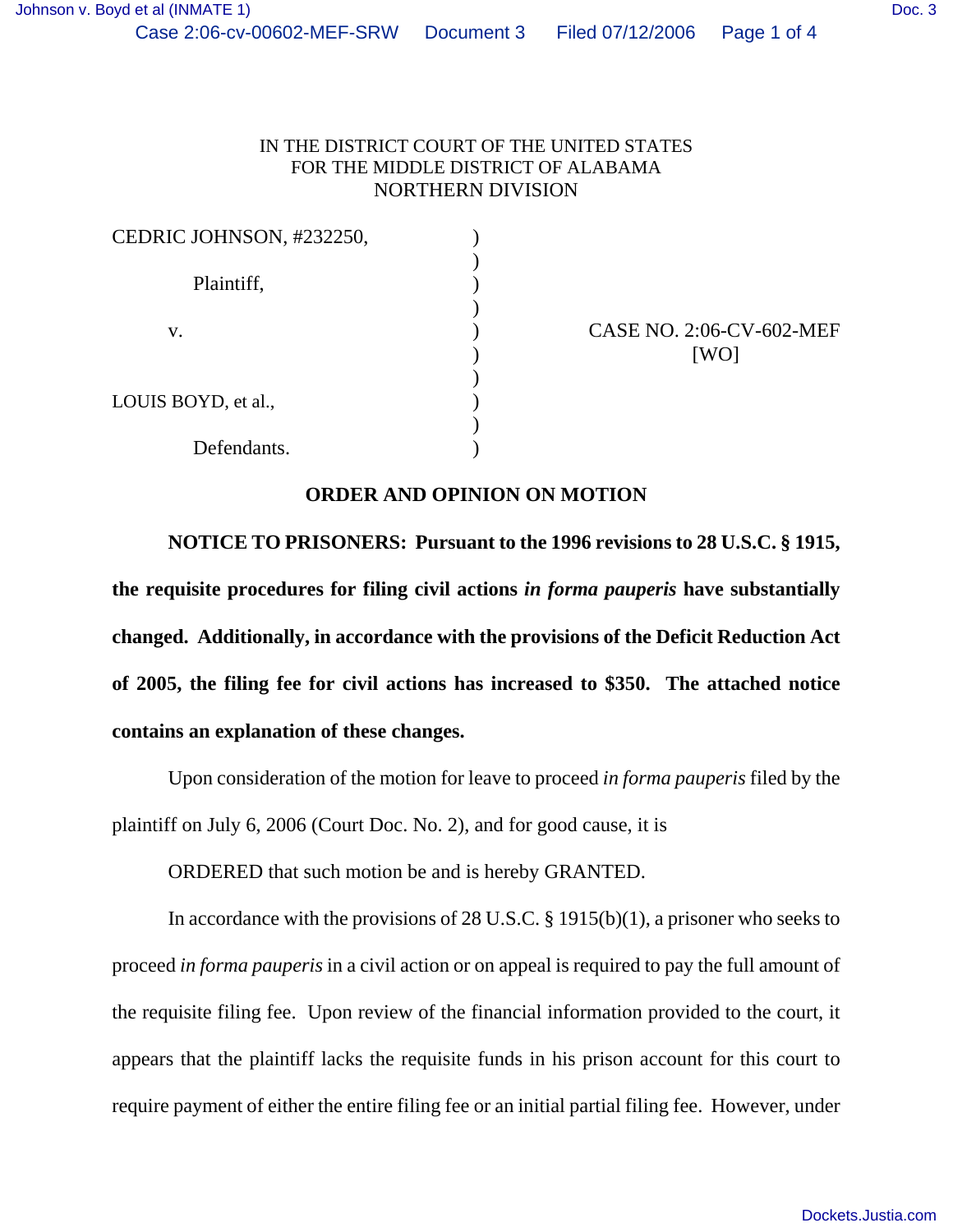the provisions of 28 U.S.C. § 1915(b)(1), this court must "assess and, when funds exist, collect" the \$350.00 filing fee from monies available to the plaintiff. In light of the foregoing and in accordance with the provisions of 28 U.S.C. § 1915(b)(2), it is further

## ORDERED that:

1. The plaintiff shall make monthly payments of 20 percent of each preceding month's income credited to his account as payments towards the \$350.00 filing fee.

2. Those persons having custody of the plaintiff shall forward the above described payments from the plaintiff's account to the clerk of this court each time the amount in the plaintiff's account exceeds \$10.00 until the \$350.00 filing fee is paid in full. *Id.* 

To aid the plaintiff and those persons having custody of the plaintiff in complying with the requirements of this order, the clerk is DIRECTED to furnish a copy of this order to the inmate account clerk at the Bullock County Correctional Facility.

The plaintiff is advised that if this case is dismissed for any reason he remains obligated to pay the \$350.00 filing fee. The filing fee will be collected from any funds which become available to the plaintiff and will be forwarded to this court by those persons having custody of the plaintiff pursuant to the directives contained in this order.

Additionally, the plaintiff is advised that if he files a notice of appeal he will likewise be required to pay the requisite appellate filing fee which is currently \$455.00. Thus, if at the time the plaintiff files a notice of appeal he has the necessary funds to pay the \$455.00 filing fee, he must submit such amount to the court with the notice of appeal. If the requisite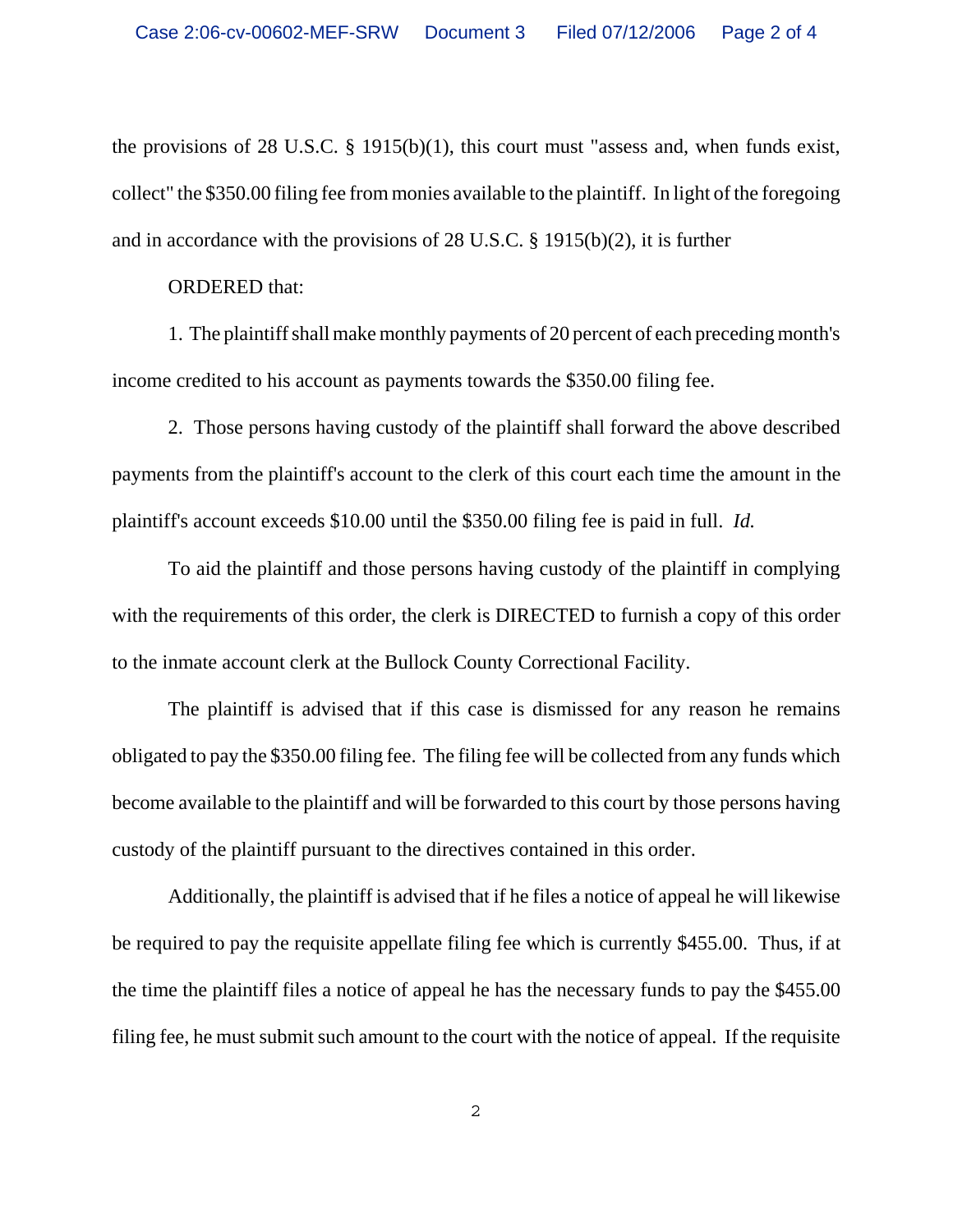funds are not available and the plaintiff seeks to proceed *in forma pauperis* on his appeal, he must complete an affidavit in support of such request and supply the court with a certified copy of his prison account statement for the 6-month period preceding the filing of the appeal. However, the plaintiff is informed that regardless of this court's determination on his *in forma pauperis* motion the entire appellate filing fee will be collected from those persons having custody of him from funds available in his prison account in a manner similar to that outlined in this order.

DONE, this 12th day of July, 2006.

/s/ Susan Russ Walker SUSAN RUSS WALKER UNITED STATES MAGISTRATE JUDGE

## **NOTICE**

INFORMATION TO PRISONERS SEEKING LEAVE TO PROCEED *IN FORMA PAUPERIS* PURSUANT TO 28 U.S.C. § 1915 IN CIVIL ACTIONS BEFORE ANY FEDERAL COURT